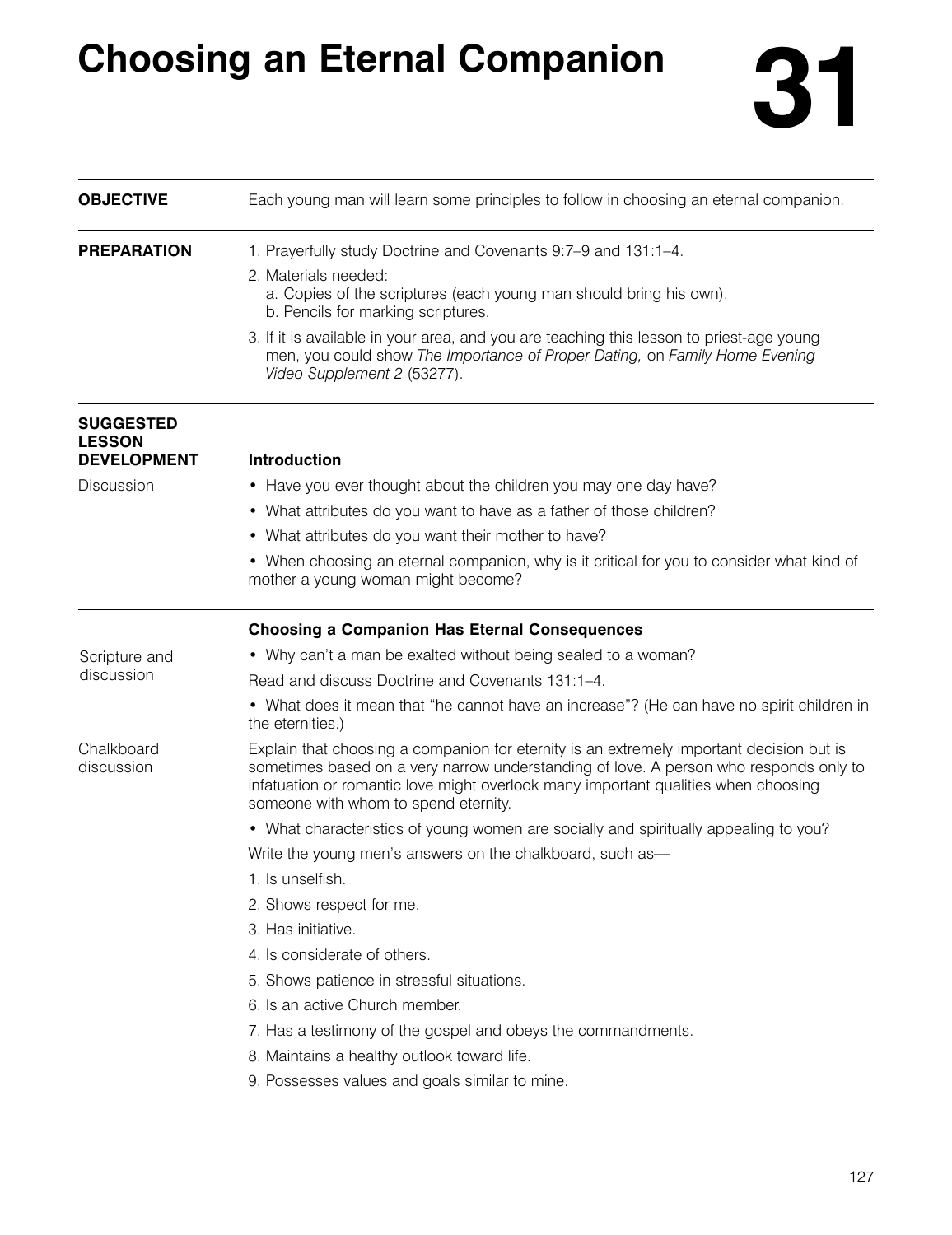|                                           | Ask each young man to select what he thinks are the three most important attributes on the<br>chalkboard. Take a vote to determine which areas the young men consider most important.<br>Discuss why they voted the way they did.                                                                                                                                                                                                                                                                                                   |
|-------------------------------------------|-------------------------------------------------------------------------------------------------------------------------------------------------------------------------------------------------------------------------------------------------------------------------------------------------------------------------------------------------------------------------------------------------------------------------------------------------------------------------------------------------------------------------------------|
| Quotation and<br>discussion               | Compare the results of the vote with the following statement by President Spencer W.<br>Kimball. Have a young man read it.                                                                                                                                                                                                                                                                                                                                                                                                          |
|                                           | "We recommend that people marry those who are of the same racial background generally,<br>and of somewhat the same economic and social and educational background (some of<br>those are not an absolute necessity, but preferred), and above all, the same religious<br>background, without question" ("Marriage and Divorce," in 1976 Devotional Speeches of<br>the Year [Provo: Brigham Young University Press, 1977], p. 144).                                                                                                   |
|                                           | • Why is it so important for a couple to be worthy members of the Church? Ensure that the<br>following points are discussed:                                                                                                                                                                                                                                                                                                                                                                                                        |
|                                           | 1. Exaltation cannot be attained without celestial marriage.                                                                                                                                                                                                                                                                                                                                                                                                                                                                        |
|                                           | 2. Religious values are powerful, and conflicting values can cause continual stress.                                                                                                                                                                                                                                                                                                                                                                                                                                                |
|                                           | 3. President Kimball quoted a survey showing that "only about one out of seven non-<br>member spouses would be converted and baptized into the Church" ("Marriage and<br>Divorce," p. 152).                                                                                                                                                                                                                                                                                                                                         |
|                                           | 4. When one spouse is not converted to the gospel, the children are caught between the<br>differing values of the parents.                                                                                                                                                                                                                                                                                                                                                                                                          |
|                                           | • Why is it important for a couple to have a similar economic, educational, and cultural<br>background?                                                                                                                                                                                                                                                                                                                                                                                                                             |
| Quotation and<br>discussion               | Explain that choosing a companion is a tremendous responsibility. President Kimball gave<br>some principles that should guide our selection:                                                                                                                                                                                                                                                                                                                                                                                        |
|                                           | "In selecting a companion for life and for eternity, certainly the most careful planning and<br>thinking and praying and fasting should be done to be sure that, of all the decisions, this<br>one must not be wrong. In true marriage there must be a union of minds as well as of<br>hearts. Emotions must not wholly determine decisions, but the mind and the heart,<br>strengthened by fasting and prayer and serious consideration, will give one a maximum<br>chance of marital happiness" ("Marriage and Divorce," p. 144). |
|                                           | • What are the major points President Kimball emphasized? Help the young men bring out<br>that he emphasized-                                                                                                                                                                                                                                                                                                                                                                                                                       |
|                                           | 1. Careful planning and thinking.                                                                                                                                                                                                                                                                                                                                                                                                                                                                                                   |
|                                           | 2. Praying and fasting.                                                                                                                                                                                                                                                                                                                                                                                                                                                                                                             |
|                                           | 3. That emotions must not wholly determine decisions.                                                                                                                                                                                                                                                                                                                                                                                                                                                                               |
| Scripture and<br>chalkboard<br>discussion | Explain that the Lord gave Oliver Cowdery specific advice on how to combine his efforts<br>with inspiration when making an important decision. Have the young men read and mark<br>Doctrine and Covenants 9:7-9.                                                                                                                                                                                                                                                                                                                    |
|                                           | • How can we apply these concepts to choosing a companion?                                                                                                                                                                                                                                                                                                                                                                                                                                                                          |
|                                           | On the chalkboard list the answers given in the passage of scripture and by the young<br>men. Then explain the following steps that might be involved in finding and choosing an<br>eternal companion:                                                                                                                                                                                                                                                                                                                              |
|                                           | 1. Before your mission, learn to be friends with various young women. As you do that, think<br>about the importance of having the same religion; similar ideals, values, and goals; and<br>some of the same interests as the girl you may someday marry.                                                                                                                                                                                                                                                                            |
|                                           | 2. After your mission, study the issue in your mind. After dating a young woman seriously<br>for a while, you might continue to get to know her under many circumstances, such as in<br>spiritual situations, under stress, in happiness, in fatigue, and while working. Get to know<br>her well. Then make a decision.                                                                                                                                                                                                             |
|                                           | 3. Finally, take your decision to the Lord for confirmation and ask for his help and guidance<br>daily in this important matter. Alma 37:37 states, "Counsel with the Lord in all thy doings,<br>and he will direct thee for thy good."                                                                                                                                                                                                                                                                                             |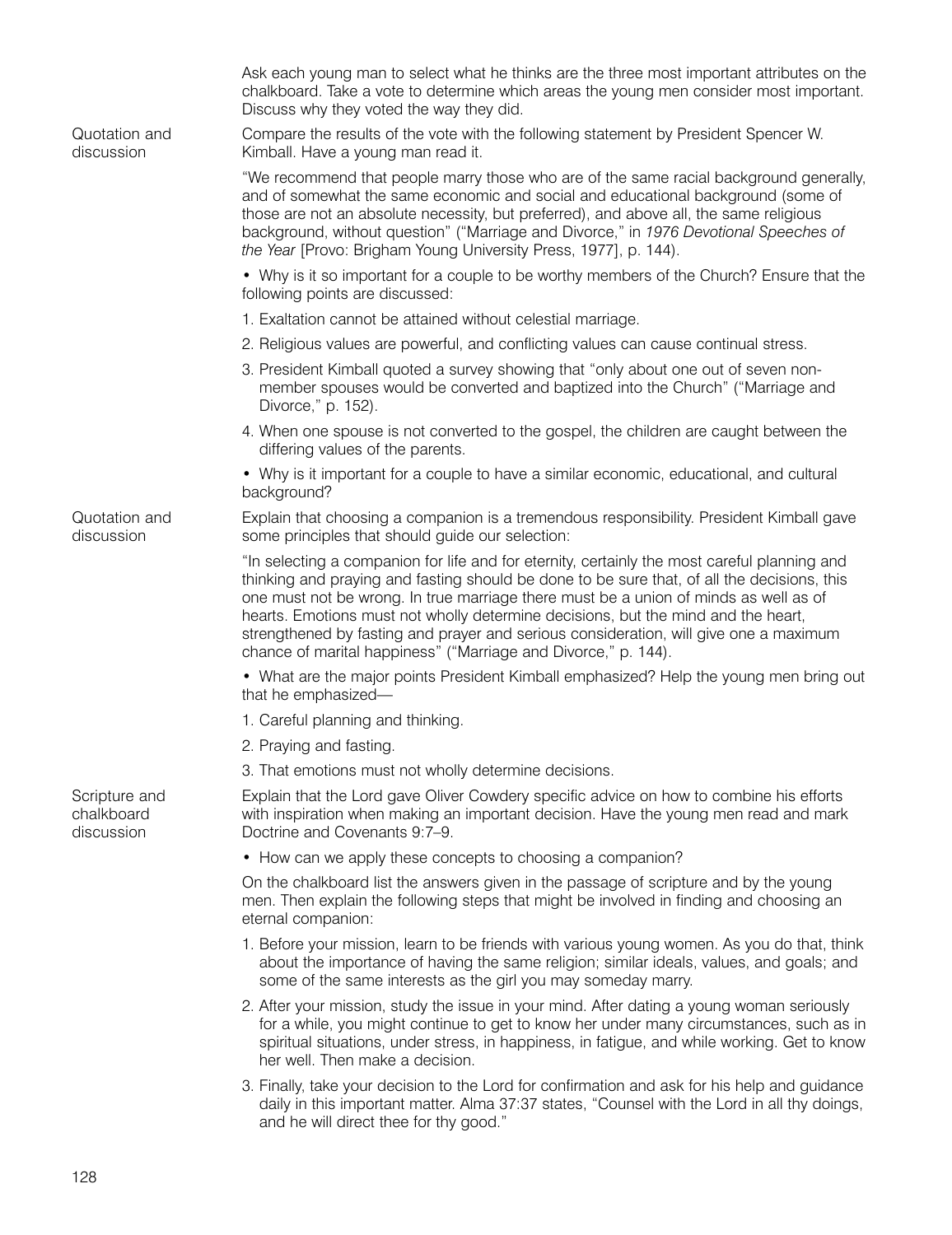|                              | <b>Timing for Marriage</b>                                                                                                                                                                                                                                                                                                                                                                                                                                                                                                                                                                                                                              |
|------------------------------|---------------------------------------------------------------------------------------------------------------------------------------------------------------------------------------------------------------------------------------------------------------------------------------------------------------------------------------------------------------------------------------------------------------------------------------------------------------------------------------------------------------------------------------------------------------------------------------------------------------------------------------------------------|
| Story                        | Relate the following situation:                                                                                                                                                                                                                                                                                                                                                                                                                                                                                                                                                                                                                         |
|                              | Tim was seventeen and Kathy was fifteen when they became married. Their life together<br>became very serious when their baby was born with a heart defect. Tim had to work two<br>jobs, and Kathy spent many anxious hours at the hospital during two different operations<br>on their baby. Both were relieved when the doctor found that the operation would give their<br>child a normal life. But he would require extra care for at least a year.                                                                                                                                                                                                  |
|                              | Kathy watched her friends going to school as she hung clothes on the line. All Tim could<br>see were hospital and medical bills. The future for him didn't include basketball or other<br>activities, at least not the near future.                                                                                                                                                                                                                                                                                                                                                                                                                     |
|                              | Explain that Tim and Kathy chose to marry before they were prepared spiritually, emotion-<br>ally, and practically. It takes a certain amount of experience before we know who we are<br>and who would be best for us. That is why teenage marriages frequently fail.                                                                                                                                                                                                                                                                                                                                                                                   |
|                              | Point out that Tim and Kathy were aware of the obvious things they were missing because<br>of their early marriage. But they had only a vague idea of some of the other things they<br>might not have a chance for or would only be able to do later in life under different, and<br>possibly more difficult, circumstances.                                                                                                                                                                                                                                                                                                                            |
| Chalkboard<br>discussion     | • What experiences of value might Tim and Kathy miss or have difficulty in acquiring by<br>having married so young?                                                                                                                                                                                                                                                                                                                                                                                                                                                                                                                                     |
|                              | Record the young men's responses on the chalkboard. These may include-                                                                                                                                                                                                                                                                                                                                                                                                                                                                                                                                                                                  |
|                              | 1. Mission.                                                                                                                                                                                                                                                                                                                                                                                                                                                                                                                                                                                                                                             |
|                              | 2. Further education.                                                                                                                                                                                                                                                                                                                                                                                                                                                                                                                                                                                                                                   |
|                              | 3. Further social and emotional development.                                                                                                                                                                                                                                                                                                                                                                                                                                                                                                                                                                                                            |
|                              | 4. Development of talents.                                                                                                                                                                                                                                                                                                                                                                                                                                                                                                                                                                                                                              |
|                              | 5. Ability to acquire the desired livelihood.                                                                                                                                                                                                                                                                                                                                                                                                                                                                                                                                                                                                           |
|                              | <b>Finding the Right Person</b>                                                                                                                                                                                                                                                                                                                                                                                                                                                                                                                                                                                                                         |
| Story                        | Relate the following situation:                                                                                                                                                                                                                                                                                                                                                                                                                                                                                                                                                                                                                         |
|                              | After returning from his mission, Bill felt pressured by his friends to get married. He enrolled<br>in college and began his studies. Although Bill was interested in pursuing his education, his<br>worries about getting married began to interfere with his studies. Night after night, Bill was<br>on his knees asking the Lord to bring the right girl into his life. His prayers did not seem to<br>be answered.                                                                                                                                                                                                                                  |
|                              | • Is there such a thing as the "one and only" right mate for each of us?                                                                                                                                                                                                                                                                                                                                                                                                                                                                                                                                                                                |
| Quotations and<br>discussion | As a part of the discussion, you might assign two different young men to read the following<br>quotations, the first by President Kimball and the other by Elder Boyd K. Packer:                                                                                                                                                                                                                                                                                                                                                                                                                                                                        |
|                              | " 'Soul mates' are a fiction and an illusion; and while every young man and young woman<br>will seek with all diligence and prayerfulness to find a mate with whom life can be most<br>compatible and beautiful, yet it is certain that almost any good man and any good woman<br>can have happiness and a successful marriage if both are willing to pay the price"<br>("Marriage and Divorce," p. 146).                                                                                                                                                                                                                                               |
|                              | "While I am sure some young couples have some special guidance in getting together, I<br>do not believe in predestined love. If you desire the inspiration of the Lord in this crucial<br>decision, you must live the standards of the Church, and you must pray constantly for the<br>wisdom to recognize those qualities upon which a successful union may be based. You<br>must do the choosing, rather than to seek for some one-and-only so-called soul mate,<br>chosen for you by someone else and waiting for you. You are to do the choosing. You must<br>be wise beyond your years and humbly prayerful unless you choose amiss" (Eternal Love |

[Salt Lake City: Deseret Book Co., 1973], p. 11).